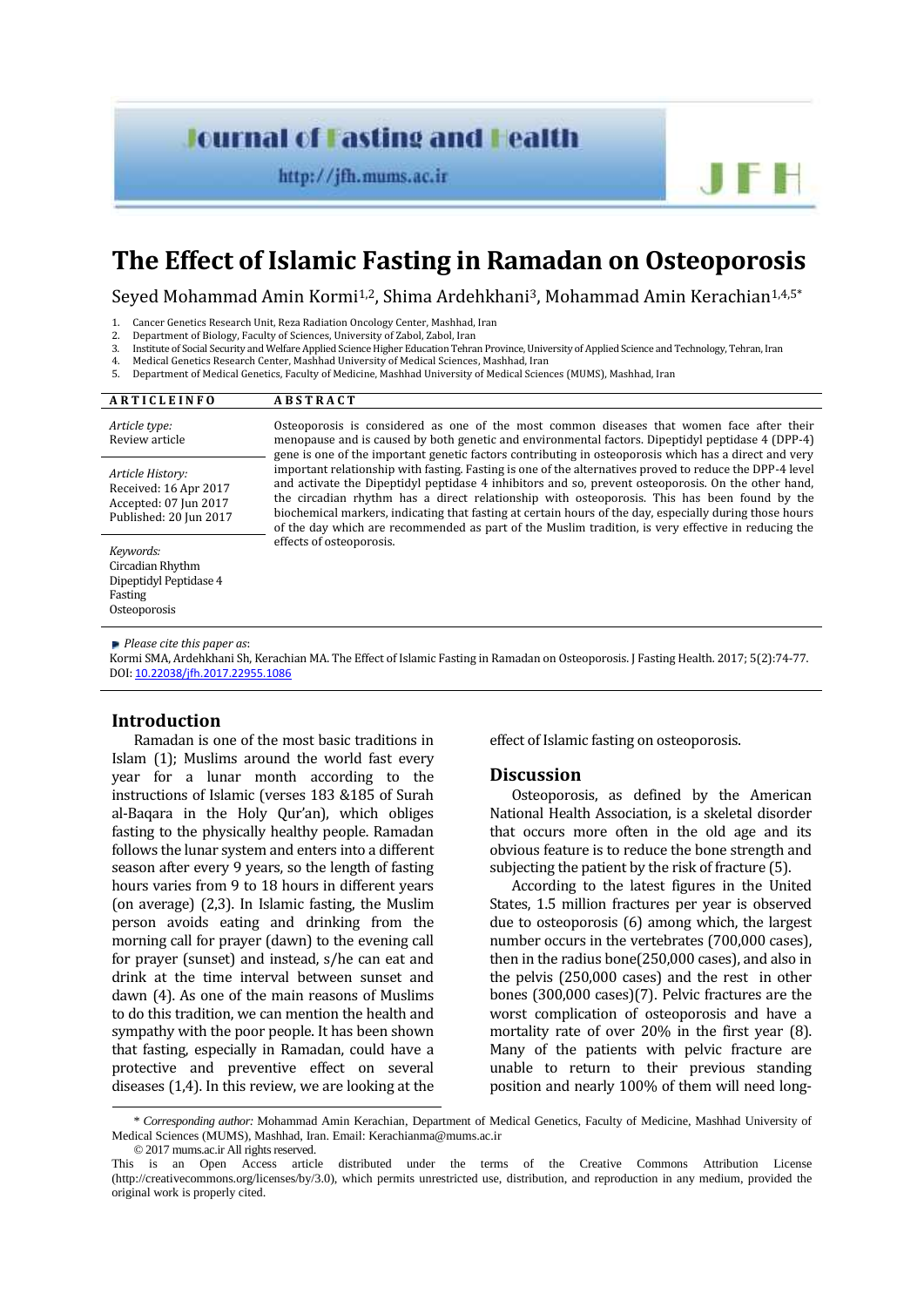term care facilities. Three-fourths of the pelvic fractures occur in women. After the age of 50, the risk of pelvic fracture during the life is 17% for white women and 6% for white men. If we take the bone mineral density as the criterion of judgment, 13 to 17 million women suffer from bone mass loss in the neck and femur and 4 to 6<br>million white menopausal women have white menopausal osteoporosis (9,10).

There is a variety of factors contributing to the osteoporosis development as a risk factor which is divided into two categories of genetic and environmental factors. Some of the factors that can be outlined as the most important environmental factors affecting the progress of disease include aging, smoking, low physical activity, reduced vitamin D consumption, reduced dairy consumption, and reduced calcium food intake (11-13). On the other hand, one of the cases associating with osteoporosis is adenosine deaminase complexing protein 2 or CD26 also called Dipeptidyl peptidase-4 (DPP4) which is often coded on the surface of most body cells and plays a very important role in signaling pathways with other bio-molecules. It is also associated with the process of apoptosis and the regulation of the immune system by regulatory T cells (14). This protein has various substrates including proline or alanine amino acids existing in the growth factor, some neuropeptides, some chemokines, and vasoactive peptides. However, the most important role being played by this biomolecule is in glucose metabolism and is considered to be an important factor in the decomposition of various incretins such as Glucagon-like peptide-1 which is a prerequisite for osteoporosis. DPP4 gene is one of the important genetic factors contributing in osteoporosis which has a direct and very important relationship with fasting. This gene encodes the Dipeptidyl peptidase 4 protein and is dependent on the GCG gene expression which encodes glucagon-like peptide 1 (GLP-1) (15-17). DPP-4 is considered as a peptidase serine peptidase and contributes to the degradation of GLP-1 (18), and intensifies the osteoporosis symptoms. It has been observed that there is a strong correlation between DPP4 gene activity and the osteoporosis development risk and the pathogens such as inflammation and insulin resistance but the signaling pathways for insulin resistance and osteoporosis development risk

*Fasting and Osteoporosis Kormi SMA et al*

are not the same (19). [It is proved that diabetes is, at the same time, associated with an increased risk of osteoporosis (due to the DPP4 inhibiting effect in both diseases) (20). In fact, the DPP4 inhibitors may have a protective effect on the bone (21). Also, the DPP4 inhibitors, i.e. Vildagliptin and Saxagliptin have a significant<br>anti-inflammatory potential. The antianti-inflammatory inflammatory potential of the DPP4 inhibitor can lead to the increased cardiovascular complications of type 2 diabetes, apart from its hypoglycemic potential (22). For the first time, through a meta-analysis study, Monami et al., suggested that the positive action of DPP4 has a significant relationship with osteoporosis (23). Indeed, the increased DPP4 level increases the osteoporosis risk. Due to the pleiotropic effects of DPP4 activity, the interaction between the DPP4 activities and the other unknown factors may also contribute to the osteoporosis development among postmenopausal women (24). Due to the key role of suppression of DPP4 in the metabolism of the human body, the majority of new drugs to treat the type 2 diabetes mellitus (T2DM) are productions targeting this principle (25,26). Fasting plays a significant role in controlling diabetes as well as activating the DPP 4 inhibitors (27). And the reduced activity of DPP4 has a negative and direct relationship with osteoporosis (23). Therefore, controlling the DPP4 inhibitor provides us with an alternative therapeutic option in the fasting time (fasting can cause to decrease the DPP4 inhibitors' level) (28, 29). Fasting leads to a reduced osteoporosis development by reducing the DPP4 level. On the other hand, several studies indicated that the circadian rhythm has a direct relationship with the osteoporosis. This has been identified by the biochemical markers, so that: the biochemical markers (bone resorption), including the urinary excretion of pyridinium cross-link, the urinary cross-linked N-telopeptide of type I collagen (NTx), sex steroids, cortisol fluctuations, and PTH (parathyroid hormone) get the peak during the night and early morning, and get dropped in the late afternoon; so, the osteoporosis can be predicted and prevented by measuring these markers (30). The changes in this circadian rhythm (bone biochemical markers) have a significant relationship with fasting (and the nutrition type) and the fasting could change them dramatically (31), which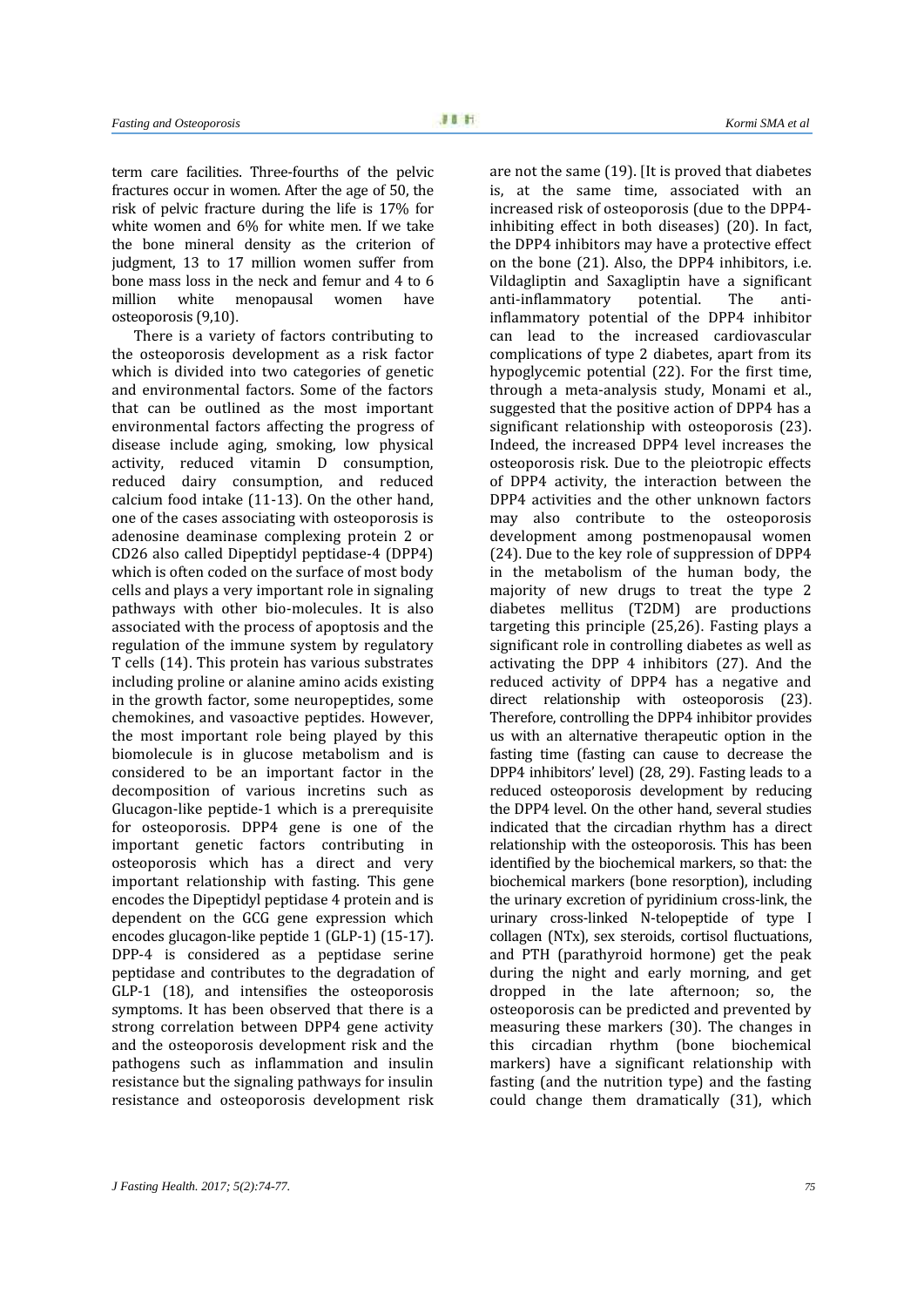

**Figure 1.** Effects of glucagon like peptide 1 (GLP-1) and GLP-1 receptor agonists (RA) on bone metabolism. Osteoblastogenesis stimulation has been hypothesized to occur via activation of Wnt/beta-catenin pathway and/or increased OPG/RANKL ratio. DPP4, Dipeptidyl peptidase 4 protein; DPP4i, dipeptidyl peptidase-4 inhibitors; OPG, osteoprotegerin; RANKL, receptor activator of nuclear factor kappa-B ligand (32)

confirms the fact that fasting is very effective in minimizing the osteoporosis effects.

### **Conclusion**

Fasting has beneficial effects on the human body and on the basis of the new research results, it helps to control the type 2 diabetes as well as preventing the reduction of bone density and consequently, decreasing the probability of osteoporosis. Potentially, measuring the DPP4 level can help in early detection of osteoporosis.

### **Conflicts of interest**

We have read and understood the Journal of Fasting and Health's policy on disclosing conflicts of interest, and we declare that we have none.

#### **References**

- 1. Bahijri SM, Ajabnoor GM, Borai A, Al-Aama JY, Chrousos GP. Effect of Ramadan fasting in Saudi bone profile immunoglobulins. Ther Adv Endocrinol Metab. 2015; 6(5):223–32 .
- 2. Rouhani MH, Azadbakht L. Is Ramadan fasting related to health outcomes? A review on the related evidence. J Res Med Sci. 2014; 19(10):987–92 .
- 3. Azizi F. Islamic fasting and health. Ann Nutr Metab. 2010; 56(4):273–82 .
- 4. Wan Md Adnan WA, Zaharan NL, Wong MH, Lim SK. The Effects of intermittent fasting during the month

of Ramadan in chronic haemodialysis patients in a tropical climate country. PLoS One. 2014; 9(12):e114262 .

- 5. Pontiroli AE, Pajetta E, Calderara A, Alberetto M, Pozza G, Manganelli V, et al. Intranasal and intramuscular human calcitonin in female osteoporosis and in Paget's disease of bones: a pilot study. J Endocrinol Invest. 1991; 14(1):47–51 .
- 6. Kasperk C, Georgescu C, Nawroth P. Diabetes mellitus and bone metabolism. Exp Clin Endocrinol Diabetes. 2017; 125(4):213–7.
- 7. Vallejo R. Current management of osteoporotic spine fractures. Perspectives. 2003; 2:1-6.
- 8. Einollahi B, Shahyad S, Lotfiazar A. Re: clinical and biochemical parameters of hemodialysis patients before and during the islamic Ramadan month. Iran J Kidney Dis. 2017; 11(2):168 .
- 9. Rahman M, Rashid M, Basher S, Sultana S, Nomani MZ. Improved serum HDL cholesterol profile among Bangladeshi male students during Ramadan fasting. East Mediterr Health J. 2004;  $10(1-2):131-7$ .
- 10. Benjamin I, Griggs RC, Wing EJ, Fitz JG. Andreoli and Carpenter's Cecil Essentials of Medicine E-Book. 9th ed. New York: Elsevier Health Sciences; 2016 .
- 11. Lorenzo J, Horowitz M, Choi Y. Osteoimmunology: interactions of the bone and immune system. Endocr Rev. 2008; 29(4):403–40 .
- 12. Maughan RJ, Leiper JB, Bartagi Z, Zrifi R, Zerguini Y, Dvorak J. Effect of Ramadan fasting on some biochemical and haematological parameters in Tunisian youth soccer players undertaking their